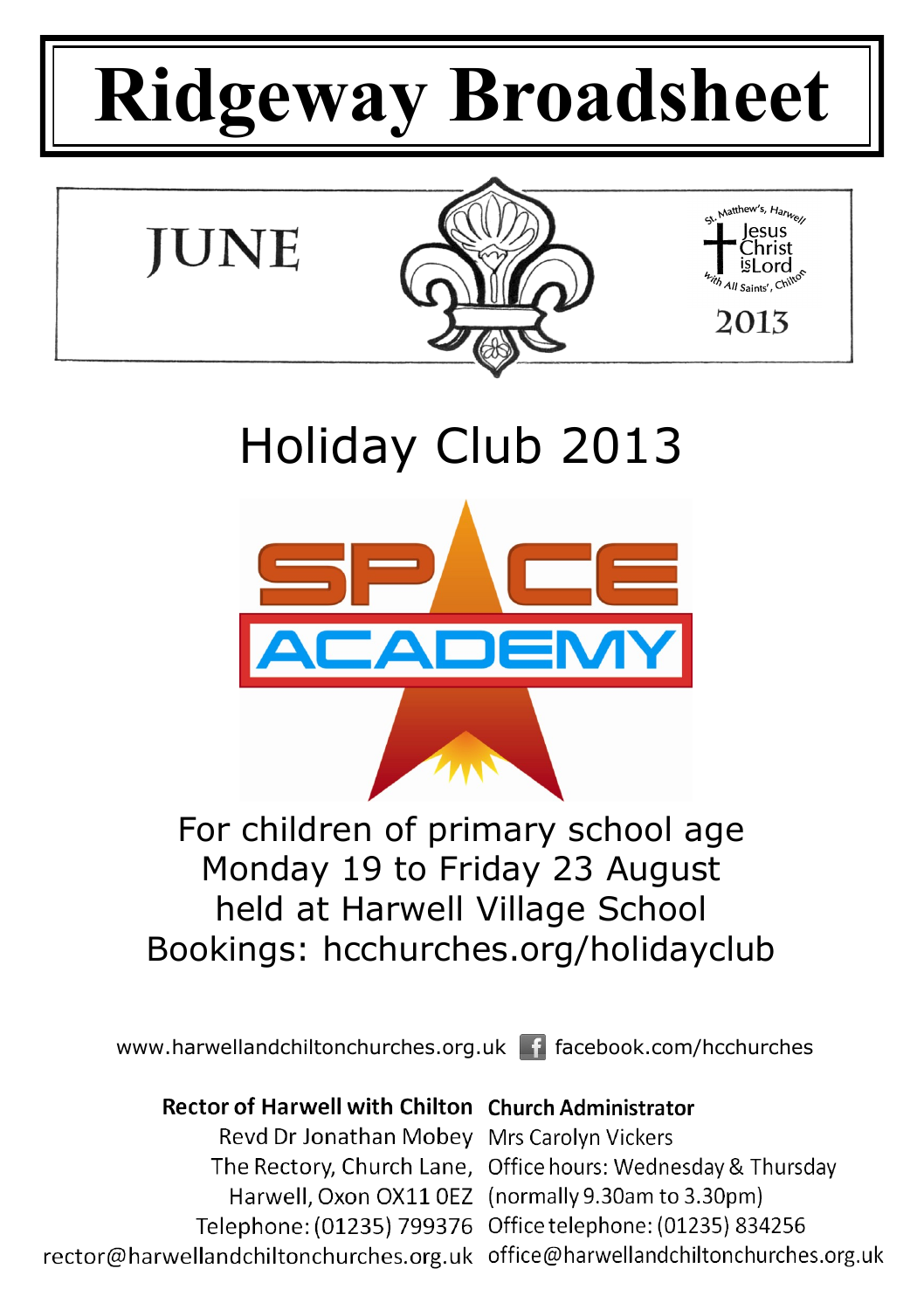At the APCMs, Andrew Hayes, Naomi Gibson, Tony Hughes and Mel Gibson were all re-elected to serve a further year as Churchwardens. Elections were also held for PCC members and following the APCMs the members of the Church Councils for Harwell and Chilton in addition to Jonathan and Pam and the Churchwardens, are as follows:

# **Harwell PCC**

Peter Barclay-Watt, Lizi Bowerman, Monika Buxton, Scott Cockburn, Vicki Luker, Anne Gill, Gordon Gill, Allan Macarthur, Liz Roberts, Roz Shipp, Chris Wheaton, Jane Woolley

## **Chilton PCC**

Philip Garner, Stuart Gibson, Lin Kerr, Hazel King, Liz Morris, Carol Pigott, John Pigott, Ruth Poole, Alex Reich, Sylvie Thompson.

Please pray for our Churchwardens and PCCs.

#### **H A R W E L L S T O N E S E R V I C E**

On the Saturday nearest to the anniversary of D-Day, a parade and service is held at the RAF Harwell Memorial Stone at the Harwell Oxford Campus. The stone marks the departure point for Servicemen who were amongst the first to land on D-Day. This is organised by the Royal British Legion Harwell Branch and supported by Goodman. The 2013 Service will take place on Saturday 8th June 2013 at 5.30pm. Legion Standards, Service Standards and Army/Air Cadet Standards are also welcome to attend, please be there for 5.00pm. Attendees should note there are no facilities at the stone. After the service attendees will be welcome at the Harwell Village RBL Club in Westfield. If you require further information please contact the Branch: branch@harwellrbl.co.uk

You can visit our website to find out about our various activities and groups, catch up on news, listen to sermons, access the members-only address book, find useful documents, and lots more: hcchurches.org or harwellandchiltonchurches.org.uk. If you would like to keep up to date with news from our churches, why not 'like' our new Facebook page? facebook.com/hcchurches If you're having any difficulty in using the website, there are people in both villages who are happy to help either at the end of a phone or by popping round to your house: In Chilton, call Ian Thompson (832385) or Lin Kerr (833119) and in Harwell, call Mel Gibson (832206) or Liz Roberts (834295).

## **H E L P N E E D E D : A L L S A I N T S '**

We have a small, dedicated team of volunteers who regularly clean All Saints' Church and keep it looking neat and tidy. They usually devote an hour or so every six weeks to this task. If you feel you could spare some time to help us and would like to join our team you would be very welcome. Male or female no experience needed! Please contact: Naomi, 820491 or naomi.gibson@talk21.com or Avril, 831117 or avril\_butler@btinternet.com

# **' C O N N E C T ' O N S U N D A Y A F T E R N O O N S**

'Connect' was launched in January and meets from 4.30-6pm at Chilton School in term-time. 'Connect' is accessible to all ages and involves optional activities such as crafts, a 'Thought for the day' on a Christian theme, and a shared cooked meal. It is informal, interactive and fun. All are welcome.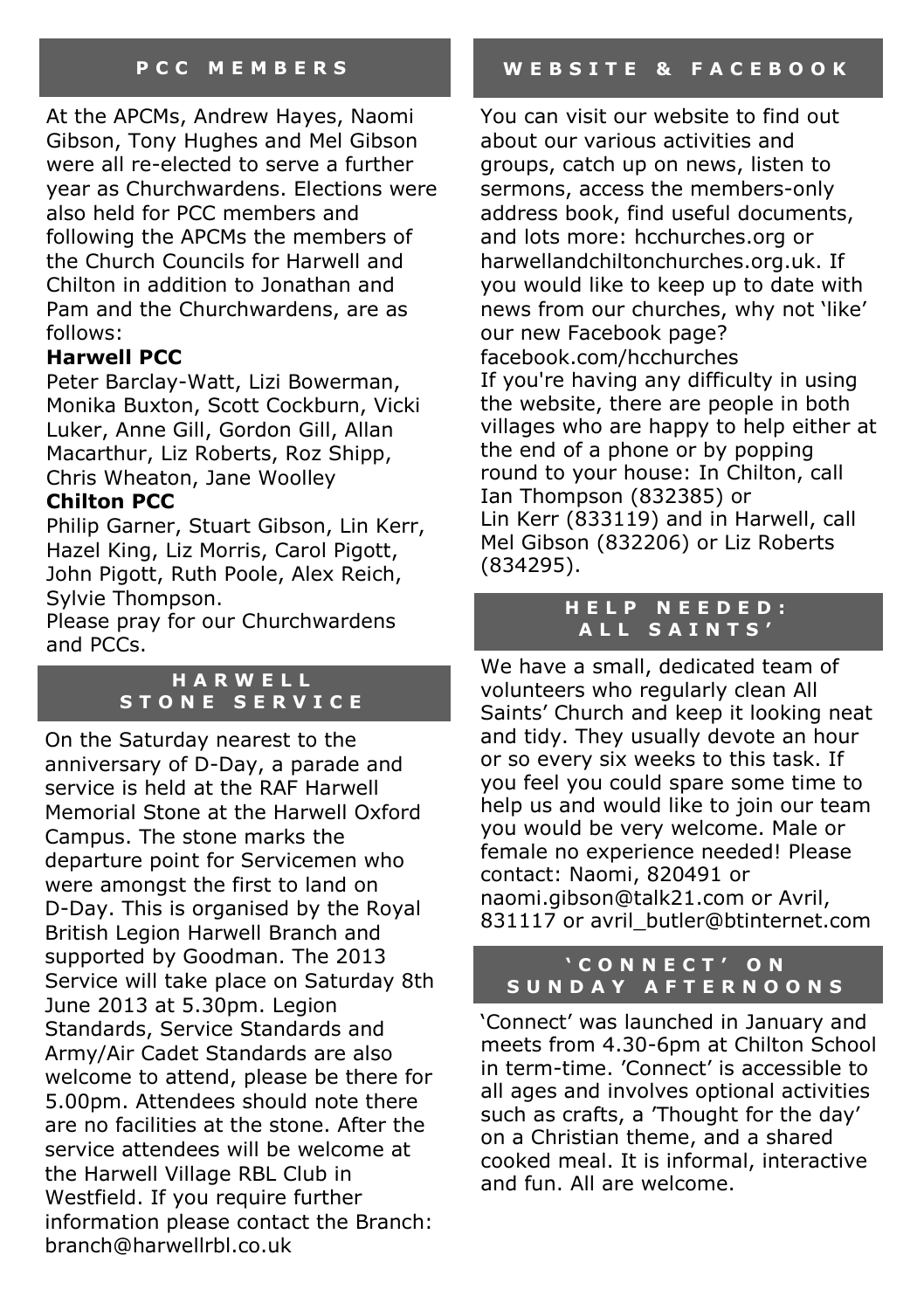Mark Twain is often misquoted as saying: "Reports of my death have been greatly exaggerated." In fact he said something rather more prosaic. But even a casual look at recent stories in the news proves that the same might aptly be said of religious faith. The rumours of its demise have been greatly exaggerated, probably to the chagrin of its most ardent ill-wishers. Why else would the media and politicians make such a fuss when a bunch of unelected jumped-up vicars write a letter to *The Sunday Telegraph* about benefit cuts? Why else would 5,000 journalists assemble in Rome – complete with 'chimney-cam' – to witness dirty or white smoke emerging from a tin chimney on a church roof?



It is clear that people *are* interested in matters of faith, and its outworkings do make news. Christians are – as Jesus said we would be, – "a city built on a hilltop" that cannot be hidden. This is why it's so important that the Church gets it right. So we should be grateful that the first headlinegrabbing comments of Justin Welby since being sworn in as Archbishop of Canterbury, were "on the side of the poor", because in

that he was surely being faithful to Jesus's Kingdom manifesto: "The Spirit of the Lord is upon me, because he has anointed me to proclaim good news to the poor" (Luke 4:18); and also to the apostolic demand "they asked us to remember the poor" (Galatians 2.10). It's an anachronistic anomaly that Justin Welby was *enthroned* with the paraphernalia of medieval power, an apparent disconnect with the simplicity of the Church's Lord and his message to the poor.

He of course has little choice in the matter – as neither has Pope Francis whose ministry has been to the poor and whose choice of name restates that commitment. Bullet-proof buggies will replace public buses. Church leaders' only hope is to lead lives of transparent holiness, marked by Christ-like simplicity and prayer. However heavy the outer trappings, it is the inner man who is revealed by his words and actions and is watched by the world. And we shouldn't kid ourselves that onlookers are interested only in those with high profiles.

The Church has recently celebrated Pentecost, recalling the time when the Holy Spirit was sent to the church to empower it for mission. Every Christian believer is inhabited by the Holy Spirit in order to reveal the love of Christ in the community. C S Lewis wrote that the Church that "exists for nothing else but to draw men into Christ, to make them little Christs. If they are not doing that, all the cathedrals, clergy, missions, sermons, even the Bible itself, are simply a waste of time. God became man for no other purpose." To be a disciple is this radical calling to be "little Christs"; in us others hope for a glimpse of Jesus, full of passionate care for the poor, the marginalised, the imprisoned, the deluded and the dying – and for themselves. Not only must we pray that our leaders should be shining examples, but Jesus reminds us all: "You are the light of the world."

*Adapted from an article by Michael Wenham writing for Evangelical Alliance*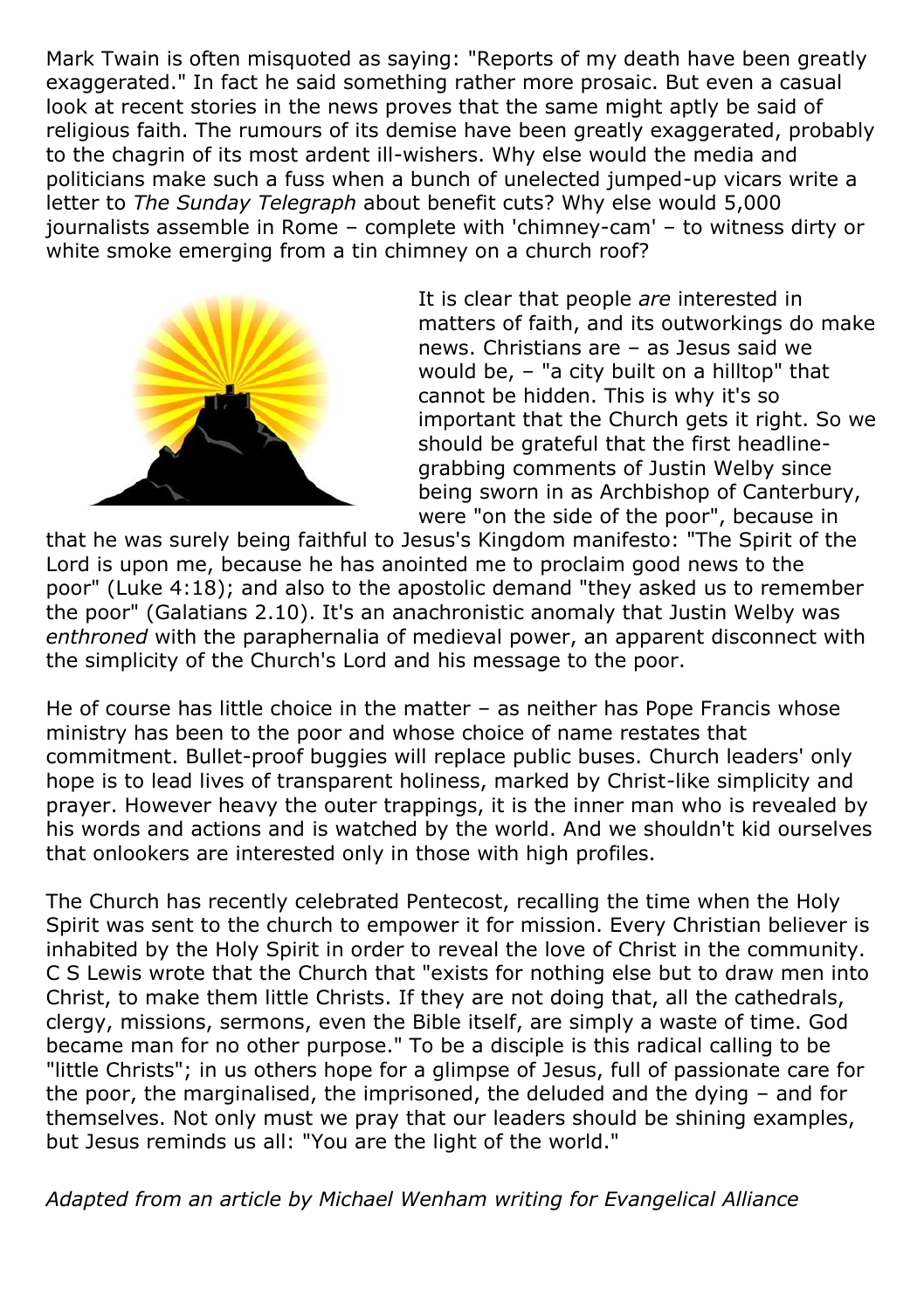# **June 2013**

Saturday 1st 8:30am Prayer meeting at both Churches 4:00pm Bell Ringing Practice at All Saints' tower Sunday 2nd 8:00am Holy Communion (BCP)\* at St Matthew's Church, Harwell 9:30am - All Age Worship at All Saints' Church, Chilton 11:00am All Age Worship at St Matthew's Church, Harwell 11:00am Christening - Lewis Fisher at St Matthew's Church, Harwell 12:00pm Fairtrade stall at St. Matthew's Church 6:15pm Evening Prayer at St Matthew's Church, Harwell Monday 3rd 9:30am Fledgelings at St Matthew's Church Hall 10.00am Missions Meeting at 15, Elderfield Crescent, Chilton 8:00pm Home Group at 10 Jennings Lane, Harwell Tuesday 4th 2:30pm Chilton Evergreens at Chilton Village Hall-Talk by Norman Foster 'Local History of Hendred & surrounding area' 7:45pm Combined PCC meeting at All Saints' Church, Chilton Wednesday 5th 10:15am Home Group at St Matthew's Church meeting room 1:45pm Home Group at 15 Elderfield Crescent, Chilton 6:00pm Confirmation Group at All Saints' Chilton 7:30pm Chilton Choir practice at All Saints' Church, Chilton 8:30pm Night Prayer at All Saints' Church, Chilton Thursday 6th 7:30pm Bell Ringing Practice at St Matthew's 7:30pm Home Group at Dunaverty, Wantage Road, Harwell Friday 7th 2:15pm Home Group at Cherry Tree Court, Harwell Saturday 8th 8:30am Prayer meeting at both Churches 5:30pm Stone Service - at RAF Harwell Memorial Stone at Harwell Oxford Campus Sunday 9th 8:00am Holy Communion (BCP)\* at All Saints' Church, Chilton 9:30am Morning Worship (BCP)\* at All Saints' Church, Chilton 11:00am Morning Worship at St Matthew's Church, Harwell 4:30pm "Connect" at Chilton School 4:30pm 'Hands Free' Worship at St Matthew's Church, Harwell 7.00pm Youth Fellowship at St Matthew's Church Hall Monday 10th 9:30am Fledgelings at St Matthew's Church Hall 7:30pm Bell Ringing Practice at All Saints' Church 8:00pm Home Group at 10 Jennings Lane, Harwell Tuesday 11th 7:45pm Chilton Wives at All Saints' Church—Outing to Ewelme Wednesday 12th 10:15am Home Group at St Matthew's Church meeting room 1:45pm Home Group at 15 Elderfield Crescent, Chilton 7:30pm Chilton Choir practice at All Saints' Church, Chilton Thursday 13th 7:30pm Bell Ringing Practice at St Matthew's 7:30pm Home Group at Dunaverty, Wantage Road, Harwell Friday 14th 2:15pm Home Group at Cherry Tree Court, Harwell Saturday 15th 8:30am Prayer meeting at both Churches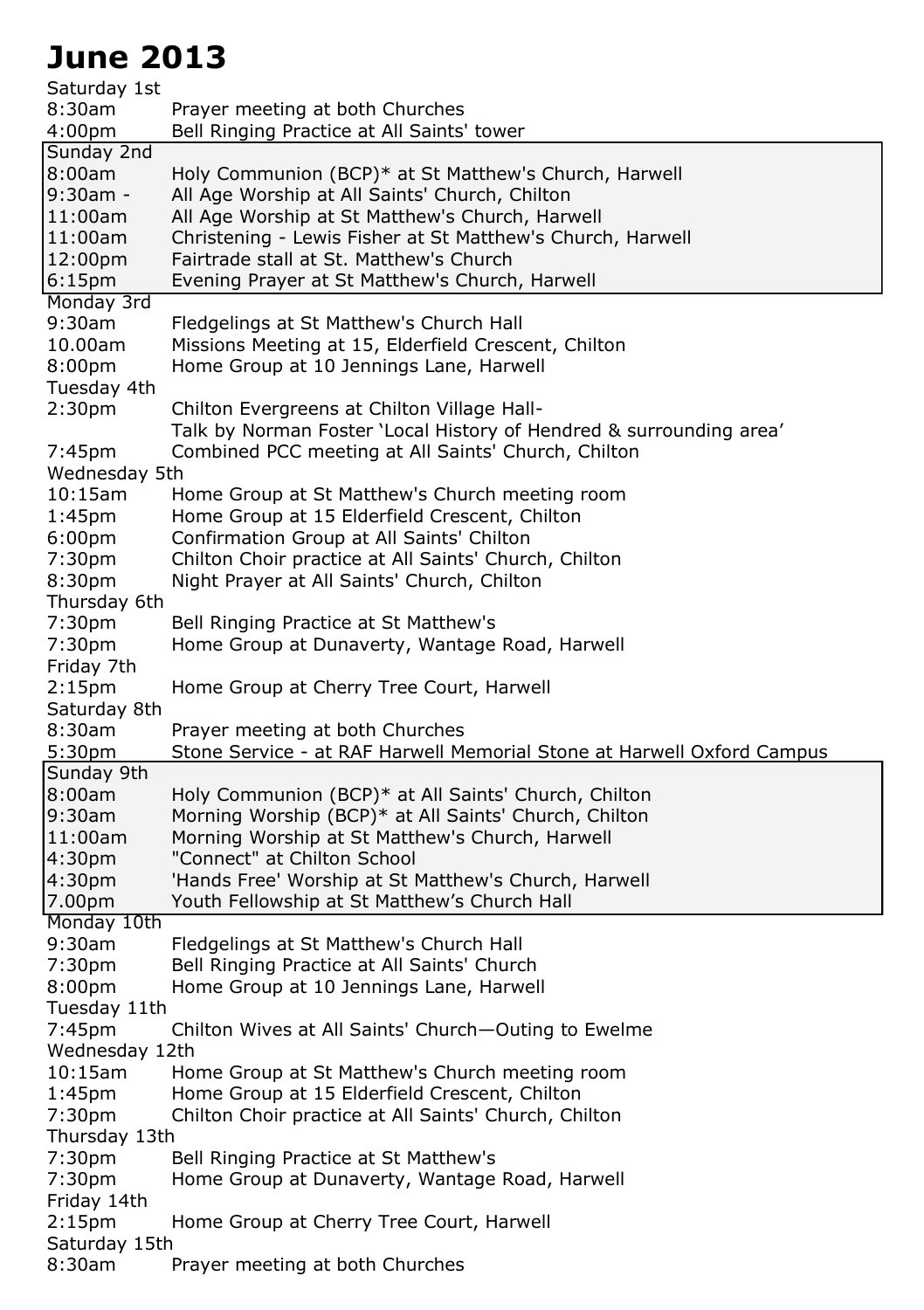| Sunday 16th<br>8:00am        | Holy Communion (BCP)* at St Matthew's Church, Harwell                        |
|------------------------------|------------------------------------------------------------------------------|
| $9:30$ am                    | Holy Communion at All Saints' Church, Chilton                                |
| 11:00am                      | Holy Communion at St Matthew's Church, Harwell                               |
| 4:30 <sub>pm</sub>           | "Connect" at Chilton School                                                  |
| 6:15 <sub>pm</sub>           | Evening Prayer (BCP)* at St Matthew's Church, Harwell                        |
| 7:00 <sub>pm</sub>           | Youth Fellowship at 9 The Cleave, Harwell                                    |
| Monday 17th                  |                                                                              |
| 9:30am                       | Fledgelings at St Matthew's Church Hall                                      |
| 7:30 <sub>pm</sub>           | Bell Ringing Practice at All Saints' Church                                  |
| 8:00 <sub>pm</sub>           | Home Group at 10 Jennings Lane, Harwell                                      |
| Tuesday 18th                 |                                                                              |
| 10:00am                      | Holy Communion (BCP)* at Cherry Tree Court, Harwell                          |
| 7:30pm                       | Harwell Ladies' Group - 'Garden Meeting' at Dromore, Townsend, Harwell-      |
|                              | Bring & Share supper-Bring & Buy Stall                                       |
| Wednesday 19th               |                                                                              |
| $10:15$ am                   | Home Group at St Matthew's Church meeting room                               |
| 1:45 <sub>pm</sub>           | Home Group at 15 Elderfield Crescent, Chilton                                |
| 7:30 <sub>pm</sub>           | Chilton Choir practice at All Saints' Church, Chilton                        |
| Thursday 20th                |                                                                              |
| 2:30 <sub>pm</sub>           | Evergreens Combined Service at St Matthew's Church followed by-              |
|                              | 'Summer Party' with musical entertainment at St Matthew's Church Hall        |
| 7:30 <sub>pm</sub>           | Bell Ringing Practice at St Matthew's                                        |
| 7:30 <sub>pm</sub>           | Home Group at Dunaverty, Wantage Road, Harwell                               |
| Friday 21st                  |                                                                              |
| 2:15 <sub>pm</sub>           | Home Group at Cherry Tree Court, Harwell                                     |
| Saturday 22nd                |                                                                              |
| 8:30am                       | Prayer meeting at both Churches                                              |
| Sunday 23rd                  |                                                                              |
| 8:00am                       | Holy Communion (BCP)* at All Saints' Church, Chilton                         |
| 9:30am                       |                                                                              |
|                              | Morning Worship at All Saints' Church, Chilton                               |
| 11:00am                      | Morning Worship at St Matthew's Church, Harwell                              |
| 4:30pm                       | "Connect" at Chilton School                                                  |
| 6:15 <sub>pm</sub>           | Holy Communion at St Matthew's Church, Harwell                               |
| 7:00 <sub>pm</sub>           | Youth Fellowship at 9 The Cleave, Harwell                                    |
| Monday 24th                  |                                                                              |
| 9:30am                       | Fledgelings at St Matthew's Church Hall                                      |
| 7:30pm                       | Bell Ringing Practice at All Saints' Church                                  |
| 8:00 <sub>pm</sub>           | Home Group at 10 Jennings Lane, Harwell                                      |
| Wednesday 26th               |                                                                              |
| $10:15$ am                   | Home Group at St Matthew's Church meeting room                               |
| 1:45pm                       | Home Group at 15 Elderfield Crescent, Chilton                                |
| 7:30pm                       | Chilton Choir practice at All Saints' Church, Chilton                        |
| Thursday 27th                |                                                                              |
| 7:30pm                       | Bell Ringing Practice at St Matthew's                                        |
| 7:30pm                       | Home Group at Dunaverty, Wantage Road, Harwell                               |
| Friday 28th                  |                                                                              |
| 2:15 <sub>pm</sub>           | Home Group at Cherry Tree Court, Harwell                                     |
| Saturday 29th                |                                                                              |
| 8:30am                       | Prayer meeting at both Churches                                              |
| Sunday 30th                  |                                                                              |
| 8:00am<br>9:30am             | Holy Communion (BCP)* at St Matthew's Church, Harwell                        |
|                              | Holy Communion at All Saints' Church, Chilton                                |
| 11:00am                      | Holy Communion at St Matthew's Church, Harwell                               |
| 4:30pm<br>6:30 <sub>pm</sub> | "Connect" at Chilton School<br>Evening Prayer at All Saints' Church, Chilton |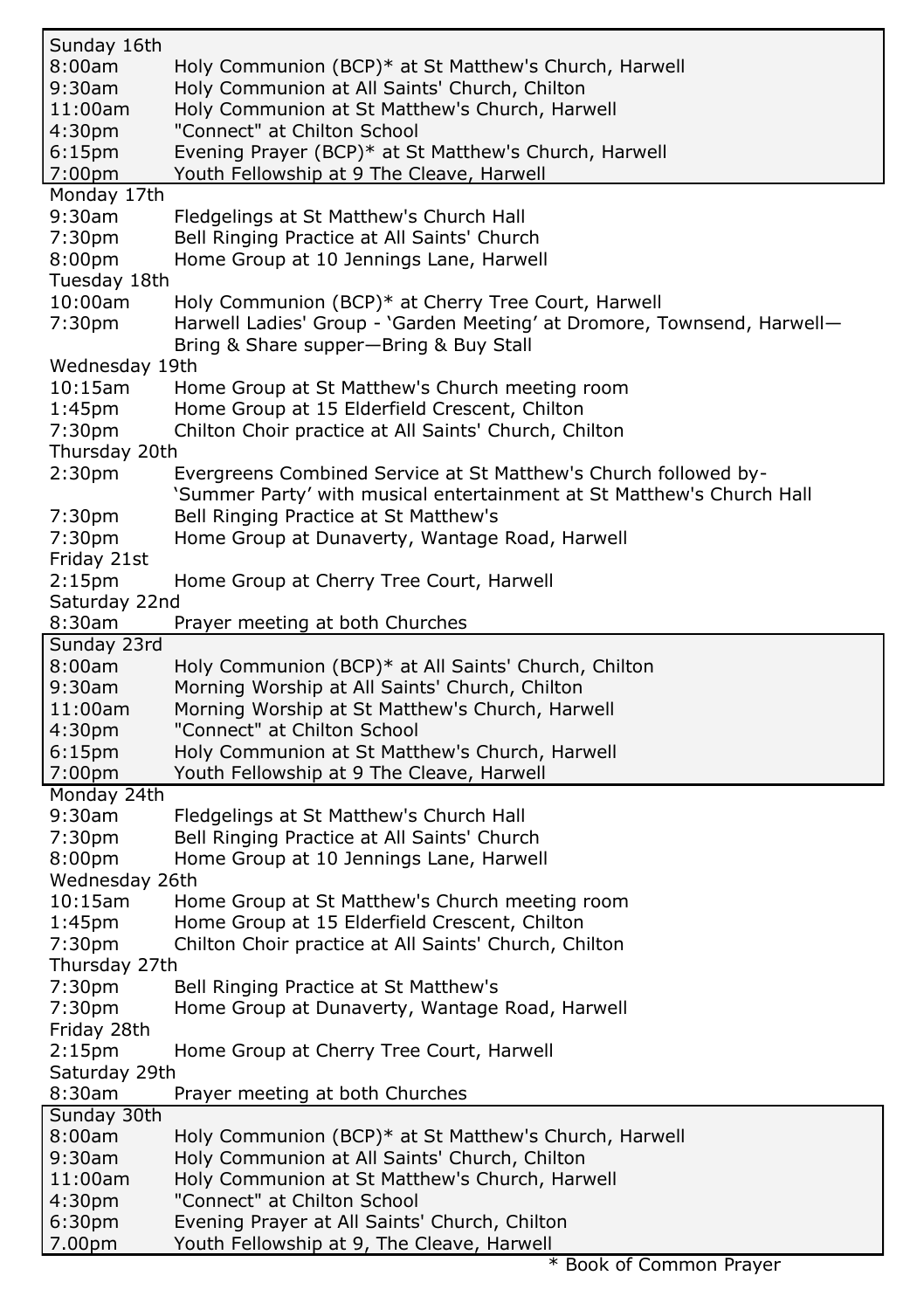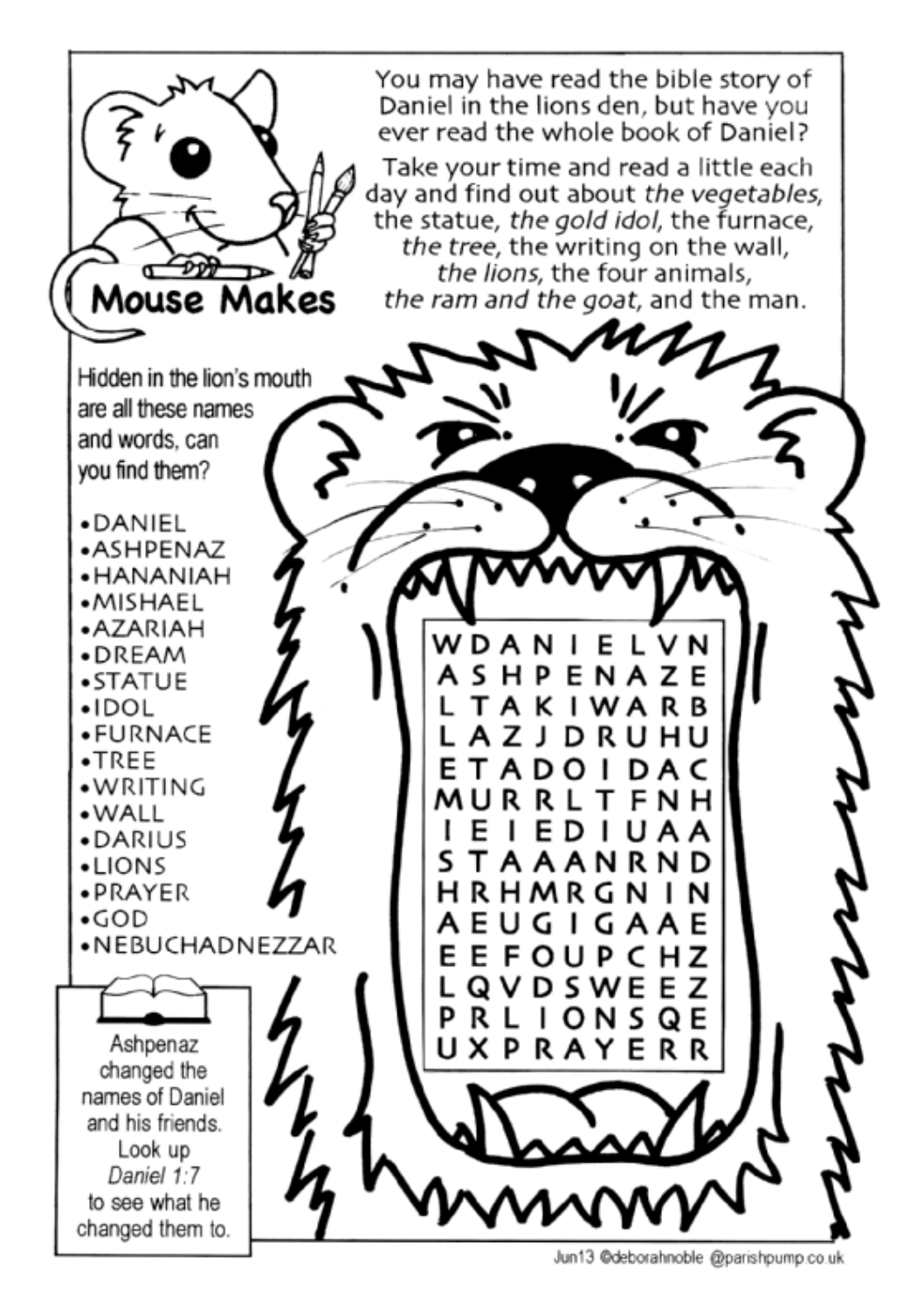**F R O M T H E P A R I S H R E G I S T E R S**

# **Baptisms**

*"Welcome into the Lord's family"*

*Matilda & Phineas Allison Ella Reason*

#### **H A S H T A G G O O D N E W S**

"Good News in a nutshell, Cosmos in a Hashtag"

Almost six million people were reached by the Church of England's (@c\_of\_e) Easter 2013 Twitter campaign. Recently released figures from Twitter showed a cumulative reach of 5.8m users from the 8,527 tweets sent over the Easter period, from Good Friday to Easter Day, using the hashtag #EverythingChanges. Devised by the Church of England's Communications office with a group of Christian tweeters and bloggers, the aim of the campaign sought to highlight the Christian meaning of Easter on the social media network. Tweets were sent from across the country with a marked tone of solemnity and sorrow in tweets on Good Friday and peaking on Easter Day with tweets celebrating the resurrection of Jesus Christ racing the digital world in these campaigns."

The Rt. Revd Dr. Graham Kings, Bishop of Sherborne (@BishopSherborne) said: "#everythingchanges focuses the vast scope of the cross and resurrection. It is more than Jesus being killed and raised, or my whole life being changed. It is as big as the whole universe beginning to be transformed. Good news in a nutshell. Cosmos in a hashtag."

#### **V E N N O R M A N R U S S E L L**

Norman writes, "As you know, a farewell service was arranged for me on Sunday 12th May at Reading Minster. I was humbled by the number of friends and well-wishers from across the Archdeaconry who were present and even more humbled by the very generous farewell present as I prepare for retirement. In the nature of things, I do not know who to thank – I guess a number of individuals and a good number of PCCs, so I would be very grateful if you could help me by expressing my gratitude in whatever way is appropriate for your parish(es). It has been a great privilege to have been the Archdeacon of Berkshire for the past fifteen years and to have worked with so many Christian communities and so many wonderful people. Very best wishes, Norman."

#### **H A R W E L L L A D I E S ' G R O U P**

Tuesday 18th June 7:30pm. Harwell Ladies' Group - 'Garden Meeting' with a Bring & Share supper— Bring & Buy Stall at 'Dromore', Townsend, Harwell

#### **E V E R G R E E N S S E R V I C E**

On Thursday 20th June at 2:30pm there will be an Evergreens Combined Service at St Matthew's Church followed by 'A 'Summer Party' with musical entertainment at St Matthew's Church Hall

#### **F A I R T R A D E S T A L L**

Sunday 2nd June after the 'All Age Worship' service at 11am in St. Matthew's Church there will be a stall selling 'Fairtrade' produce.